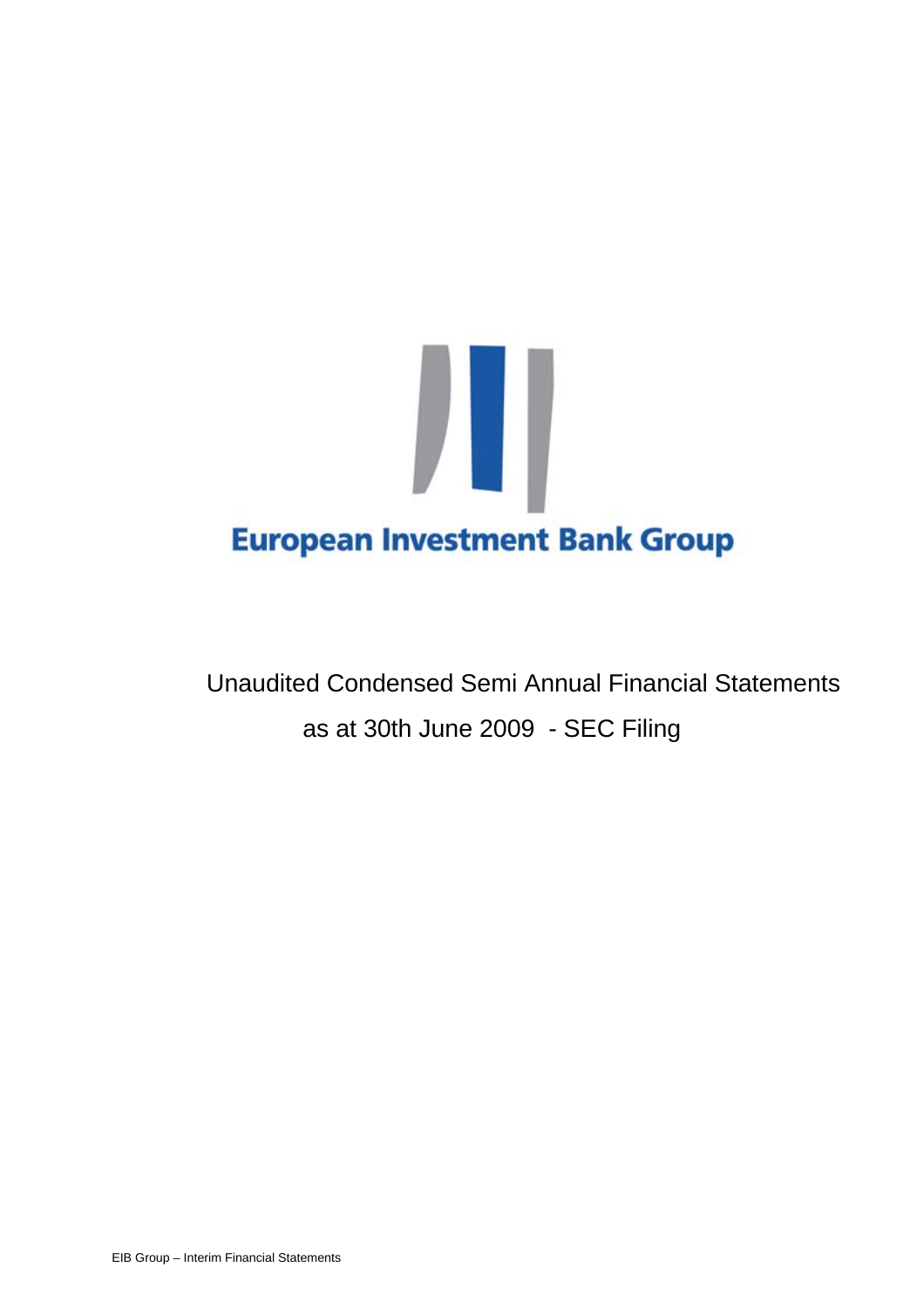#### **CONSOLIDATED BALANCE SHEET AS AT 30 JUNE 2009 (in EUR '000)**

| <b>ASSETS</b>                                                                                       |                                      | 30.06.2009<br>(Unaudited) |                                      |                 | 31.12.2008 LIABILITIES                                                                                                             |                                              | 30.06.2009<br>(Unaudited) |                                           | 31.12.2008            |
|-----------------------------------------------------------------------------------------------------|--------------------------------------|---------------------------|--------------------------------------|-----------------|------------------------------------------------------------------------------------------------------------------------------------|----------------------------------------------|---------------------------|-------------------------------------------|-----------------------|
| 1. Cash in hand, balances with central banks and<br>2. Treasury bills eligible for refinancing with |                                      | 82<br>5 120 885           |                                      | 76<br>2016818   | 1. Amounts owed to credit institutions<br>a) with agreed maturity dates or periods of notice<br>2. Debts evidenced by certificates | 5 262 184<br>317 388 257                     | 5 262 184                 | 5959353<br>283 832 176                    | 5959353               |
| 3. Loans and advances to credit institutions<br>b) other loans and advances                         | 300 488<br>31 247 887<br>114 731 646 | 146 280 021               | 275 915<br>21 745 356<br>116 216 197 | 138 237 468     | 3. Other liabilities                                                                                                               | 1 182 456<br>1861885<br>40 678<br>14 333 664 | 318 570 713               | 668769<br>1805887<br>43 123<br>17 473 719 | 284 500 945           |
| 4. Loans and advances to customers<br>5. Debt securities including fixed-income                     | 189 955 520<br>$-77500$              | 189 878 020               | 175 668 894<br>$-17500$              | 175 651 394     | 5. Provisions                                                                                                                      |                                              | 16 236 227<br>240 594     |                                           | 19 322 729<br>267 231 |
| securities                                                                                          | 778 897<br>15 229 453                |                           | 583 455<br>10 646 207                |                 | a) pension plans and health insurance scheme                                                                                       | 1 240 535                                    | 1 240 535                 | 1 122 800                                 | 1 122 800             |
|                                                                                                     |                                      | 16 008 350                |                                      | 11 229 662      | <b>TOTAL LIABILITIES</b>                                                                                                           |                                              | 341 550 253               |                                           | 311 173 058           |
| 6. Shares and other variable-yield securities                                                       |                                      | 1975419<br>3941           |                                      | 1983238<br>4316 | 6. Capital                                                                                                                         | 232 392 989<br>- 220 773 340                 | 11 619 649                | 164 808 169<br>- 156 567 760              | 8 240 409             |
| 8. Property, furniture and equipment<br>9. Other assets                                             | 96 037                               | 311 402                   | 159 955                              | 316 184         | 7. Consolidated reserves                                                                                                           | 18 205 506<br>4 601 261                      | 22 806 767                | 16 480 817<br>5 196 255                   | 21 677 072            |
| b) positive replacement values                                                                      | 19 879 470                           | 19 975 507                | 21 861 679                           | 22 021 634      | 8. Funds allocated to structured finance facility                                                                                  |                                              | 4750000                   |                                           | 2750000               |
| 10. Non-current assets held                                                                         |                                      | 3 3 7 3                   |                                      | 3373            | 9. Funds allocated to venture capital operations                                                                                   |                                              | 1617127                   |                                           | 1764305               |
| 11. Subscribed capital and receivable reserves, called but not paid                                 |                                      | 161 145                   |                                      | 458 925         | 10. Profit for the period                                                                                                          |                                              | - 2 572 841               |                                           | 6 355 715             |
| 12. Prepayments and accrued income                                                                  |                                      | 52810                     |                                      |                 | 37 471 TOTAL EQUITY                                                                                                                |                                              | 38 220 702                |                                           | 40 787 501            |
| <b>TOTAL ASSETS</b>                                                                                 |                                      | 379 770 955               |                                      | 351 960 559     | <b>TOTAL LIABILITIES &amp; EQUITY</b>                                                                                              |                                              | 379 770 955               |                                           | 351 960 559           |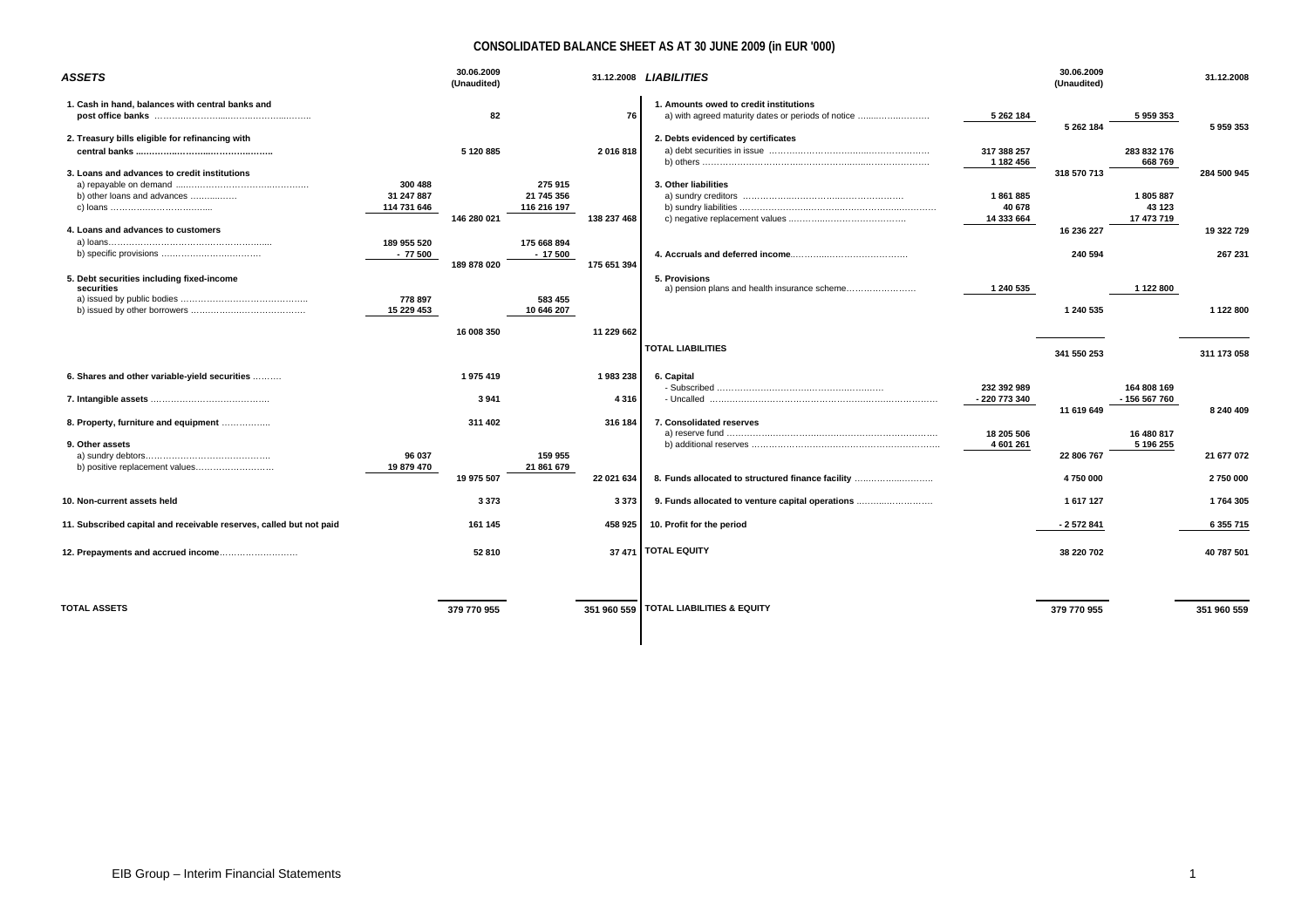## **CONSOLIDATED PROFIT AND LOSS ACCOUNT FOR THE PERIOD ENDED 30 JUNE 2009**

|    |                                                                                                          |                       | 30.06.2009<br>(Unaudited) |                       | 30.06.2008<br>(Unaudited) |                        | 31.12.2008  |
|----|----------------------------------------------------------------------------------------------------------|-----------------------|---------------------------|-----------------------|---------------------------|------------------------|-------------|
| 1. | Interest and similar income                                                                              |                       | 5 282 381                 |                       | 7 249 293                 |                        | 14 812 995  |
| 2. | Interest expense and similar charges                                                                     |                       | $-4292560$                |                       | $-6215062$                |                        | $-12672229$ |
| 3. | Income from shares and other variable-yield securities                                                   |                       | 6 1 4 0                   |                       | 12 171                    |                        | 56 084      |
|    | 4. Fee and commission income                                                                             |                       | 37 877                    |                       | 37 780                    |                        | 96 072      |
| 5. | Fee and commission expense                                                                               |                       | $-74$                     |                       | $-83$                     |                        | $-125$      |
| 6. | Result on financial operations                                                                           |                       | $-3290000$                |                       | 699 211                   |                        | 4 644 604   |
| 7. | Other operating income                                                                                   |                       | 22 940                    |                       | 15 3 28                   |                        | 38 533      |
| 8. | General administrative expenses<br>a) staff costs<br>b) other administrative costs                       | $-162507$<br>$-44243$ | $-206750$                 | $-135479$<br>$-35827$ | $-171306$                 | $-289475$<br>$-107663$ | $-397138$   |
| 9. | Depreciation and amortisation<br>a) intangible assets<br>b) tangible assets                              | $-1013$<br>$-11686$   | $-12699$                  | $-604$<br>10 269      | $-10873$                  | $-1854$<br>$-26465$    | $-28319$    |
|    | 10. Credit loss expense                                                                                  |                       | $-84082$                  |                       | 3 1 3 9                   |                        | 2659        |
|    | 11. Reversal of impairment losses / (Impairment losses) on shares<br>and other variable-yield securities |                       | $-35954$                  |                       | $-53861$                  |                        | $-197421$   |
|    | 12. Profit for the period / year                                                                         |                       | $-2572841$                |                       | 1 565 737                 |                        | 6 355 715   |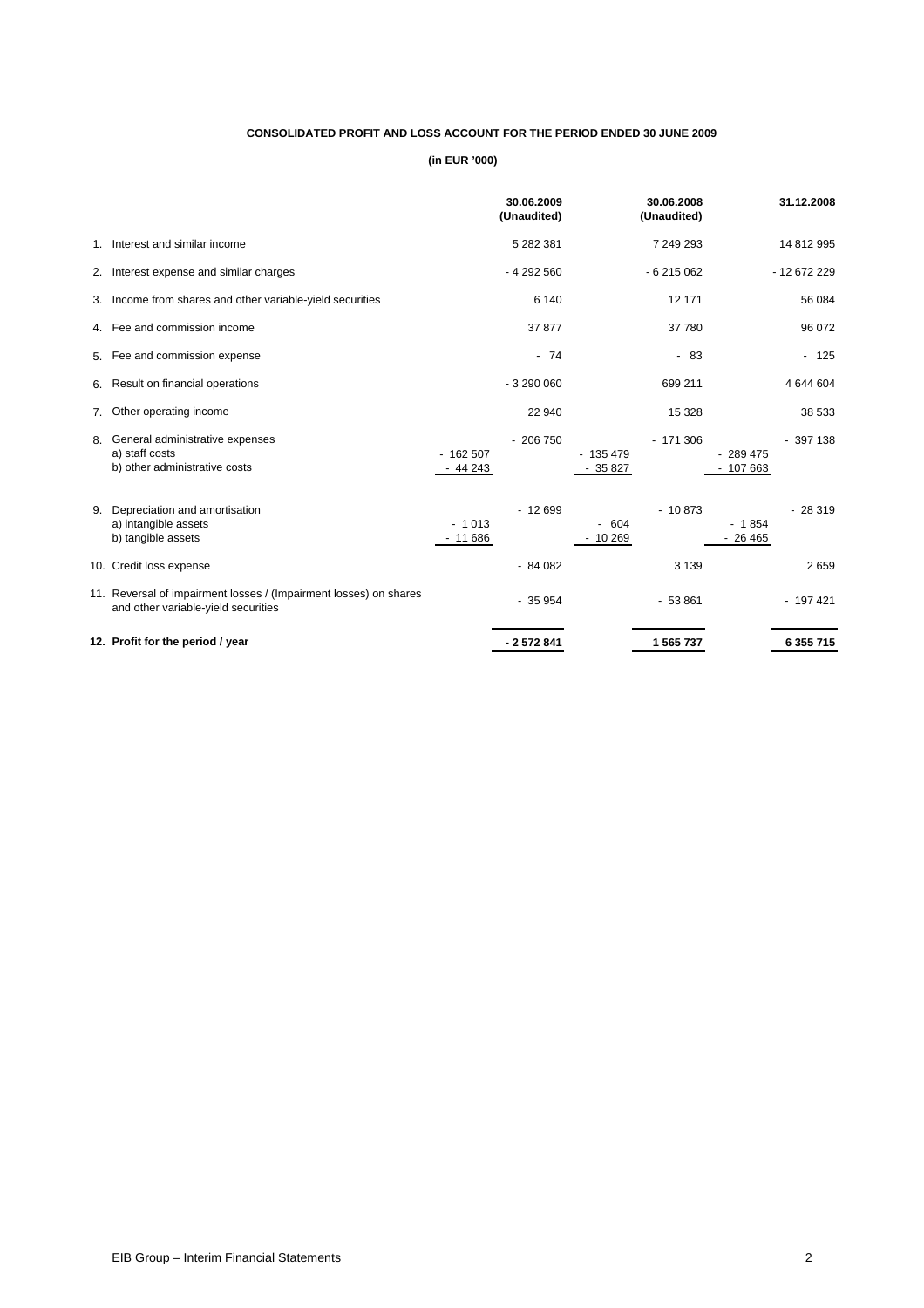#### **Statement of movements in consolidated own funds (in EUR '000)**

|                                                |                           | Callable                                            | <b>Funds allocated</b> | <b>Funds allocated</b><br>to venture | Reserve    | <b>Additional Reserves</b> |                    | <b>Profit for the</b><br>period before<br>appropriation | <b>Total</b>              |
|------------------------------------------------|---------------------------|-----------------------------------------------------|------------------------|--------------------------------------|------------|----------------------------|--------------------|---------------------------------------------------------|---------------------------|
| For the half year ended 30 June 2009           | <b>Subscribed capital</b> | to Structured<br>capital<br><b>Finance Facility</b> |                        | capital<br>operations                | fund       | Other                      | <b>AFS reserve</b> |                                                         | consolidated<br>own funds |
| At 31 December 2007                            | 164 808 169               | -156 567 760                                        | 1 250 000              | 1690940                              | 16 480 817 | 5 418 801                  | 648 377            | 843 206                                                 | 34 572 550                |
| Appropriation of prior year's profit           |                           | 0                                                   | 1 500 000              |                                      | $\Omega$   | - 656 794                  |                    | $-843206$                                               |                           |
| Transfer from additional reserves              |                           |                                                     |                        | 73 365                               |            | $-73.365$                  |                    |                                                         |                           |
| Changes in fair value during the half year     |                           |                                                     |                        |                                      |            | $\Omega$                   | $-140764$          |                                                         | $-140764$                 |
| Net profit of the year                         |                           |                                                     | $\Omega$               |                                      |            |                            | $\Omega$           | 6 355 715                                               | 6 355 715                 |
| At 31 December 2008                            | 164 808 169               | -156 567 760                                        | 2 750 000              | 1764305                              | 16 480 817 | 4 688 642                  | 507 613            | 6 355 715                                               | 40 787 501                |
| Increase in subscribed capital on 1 April 2009 | 67 584 820                | -64 205 580                                         | 2 000 000              |                                      | $\Omega$   | -5 379 240                 |                    |                                                         |                           |
| Appropriation of prior year's profit           |                           |                                                     |                        | $\Omega$                             | 1724 689   | 4 631 026                  |                    | -6 355 715                                              |                           |
| Transfer from additional reserves (*)          |                           |                                                     |                        | $-147178$                            |            | 147 178                    |                    |                                                         |                           |
| Changes in fair value during the half year     |                           |                                                     |                        |                                      |            |                            | 6 0 4 2            |                                                         | 6 0 4 2                   |
| Net profit/loss for the half year              |                           |                                                     | 0                      |                                      |            |                            |                    | $-2572841$                                              | $-2572841$                |
| At 30 June 2009                                | 232 392 989               | -220 773 340                                        | 4 750 000              | 1617127                              | 18 205 506 | 4 087 606                  | 513 655            | $-2572841$                                              | 38 220 702                |

(\*) An amount of EUR'000 147 178 resulting from the value adjustments on venture capital operations has been transferred from the Funds allocated to venture capital operations to the Additional Reserves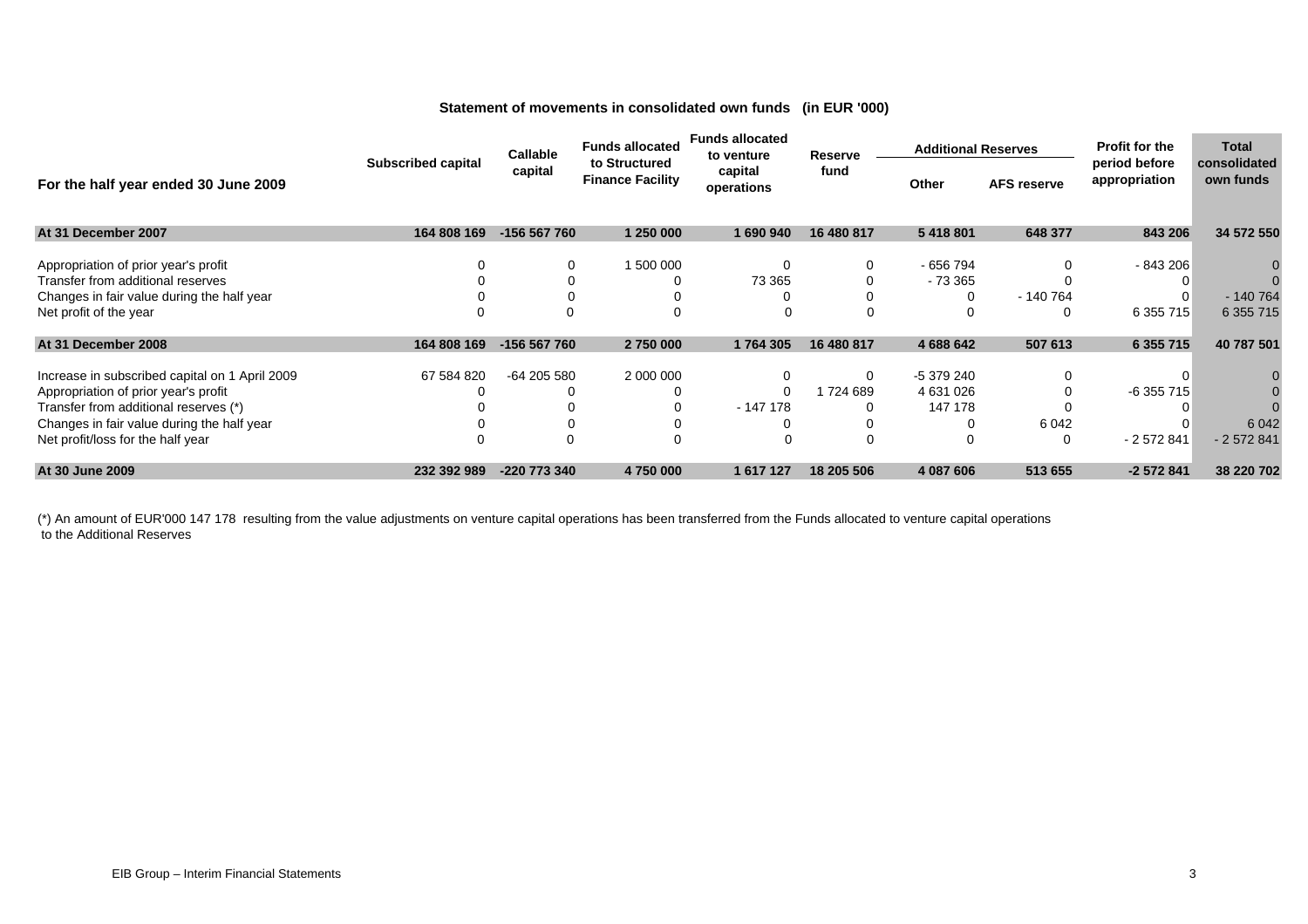#### **CONSOLIDATED CASH FLOW STATEMENT AS AT 30 JUNE 2009**

| А. |                                                                                                                | 30.06.2009<br>(Unaudited) | 30.06.2008<br>(Unaudited) |
|----|----------------------------------------------------------------------------------------------------------------|---------------------------|---------------------------|
|    | Cash flows from operating activities :<br>Profit for the half year<br>Adjustments:                             | $-2572841$                | 1 565 737                 |
|    | Unwinding of the discount relating to capital and reserve called                                               | $-2608$                   | $-16863$                  |
|    | Transfer to provision for quarantees issued                                                                    | 0                         | $\Omega$                  |
|    | Depreciation and amortization on tangible and intangible assets                                                | 12 699                    | 10873                     |
|    | Value adjustment on venture capital operations                                                                 | 53 770                    | 53 861                    |
|    | Decrease in accrued interest and commissions payable and interest received in advance                          | $-26637$<br>$-11110$      | $-12873$<br>14 283        |
|    | Increase/Decrease in prepayments and accrued income<br>Investment portfolio amortisation                       | 5 1 0 8                   | $-3423$                   |
|    | Changes in replacement values on derivatives other than those associated with borrowings and loans             | 1 153 979                 | - 1 703 382               |
|    | Profit on operating activities :                                                                               | - 1 387 640               | - 91 787                  |
|    | Net Loans disbursements                                                                                        | - 23 017 433              | - 17 652 542              |
|    | Repayments                                                                                                     | 10 905 596                | 10 251 638                |
|    | Effects of exchange rate changes on loans                                                                      | $-3352005$                | 4 680 934                 |
|    | Decrease/Increase in prepayments and accrued income on loans                                                   | 245 641                   | $-34903$                  |
|    | Adjustments of loans (fair value option)                                                                       | 2 416 125                 | 773 191                   |
|    | Changes in replacement values on derivatives associated with loans                                             | $-291657$                 | $-702893$                 |
|    | Decrease/Increase in operational portfolio                                                                     | 76 811                    | $-87035$                  |
|    | Increase in venture capital operations                                                                         | $-113559$<br>60 000       | $-35716$<br>$-19550$      |
|    | Impairement losses on loans and advances<br>Increase in shares and other variable yield securities             | $-24149$                  | $-8711$                   |
|    | Decrease in other assets                                                                                       | 63 920                    | 24 988                    |
|    | Increase in other liabilities                                                                                  | 168 939                   | 161 509                   |
|    | Net cash from operating activities                                                                             | $-14249411$               | $-2740877$                |
| В. | Cash flows from investing activities :                                                                         |                           |                           |
|    | Securities matured during the period                                                                           | 139 799                   | 172 483                   |
|    | Increase in securitised loans                                                                                  | - 738 237                 | $-377028$                 |
|    | Purchases of property, furniture and equipment                                                                 | $-6904$                   | $-32196$                  |
|    | Purchase of intangible fixed assets                                                                            | - 638                     | - 873                     |
|    | Net cash from investing activities                                                                             | $-605980$                 | $-237614$                 |
| C. | Cash flows from financing activities :                                                                         |                           |                           |
|    | Issue of borrowings                                                                                            | 62 633 939                | 40 291 873                |
|    | Redemption of borrowings                                                                                       | - 21 001 041              | $-19614876$               |
|    | Effects of exchange rate changes on borrowings and swaps                                                       | 3 499 409                 | - 5 243 671               |
|    | Adjustments of borrowings (fair value option)                                                                  | - 2 342 519               | - 5 579 786               |
|    | Changes in replacement values on derivatives associated with borrowings                                        | 1 179 183                 | 6 323 483                 |
|    | Increase in accrual and deferred income on borrowings and swaps                                                | 76 412                    | 112 337                   |
|    | Paid In by Member States                                                                                       | 302 996                   | 329 827                   |
|    | Decrease in commercial paper<br>Decrease/Increase in amounts owed to credit institutions                       | - 11 995 784<br>$-697169$ | - 4 941 569<br>77 408     |
|    | Net cash from financing activities                                                                             | 31 655 426                | 11 755 026                |
|    | Summary statement of cash flows                                                                                |                           |                           |
|    | Cash and cash equivalents at 1st January<br>Net cash from:                                                     | 24 129 570                | 18 322 348                |
|    | (1) operating activities                                                                                       | - 14 249 411              | - 2 740 877               |
|    | (2) investing activities                                                                                       | $-605980$                 | $-237614$                 |
|    | (3) financing activities                                                                                       | 31 655 426                | 11 755 026                |
|    | Effects of exchange rate changes on cash and cash equivalents<br>Cash and cash equivalents at 30th June        | 40 929 605                | 27 098 883                |
|    | <b>Cash analysis</b>                                                                                           |                           |                           |
|    | Cash in hand, balances with central banks and post office banks<br>Bills maturing within three months of issue | 82<br>9 381 148           | 512<br>4 590 822          |
|    | Loans and advances to credit institutions :                                                                    |                           |                           |
|    | Accounts repayable on demand                                                                                   | 300 488                   | 318 617                   |
|    | Term deposits accounts                                                                                         | 31 247 887                | 22 188 932                |
|    |                                                                                                                | 40 929 605                | 27 098 883                |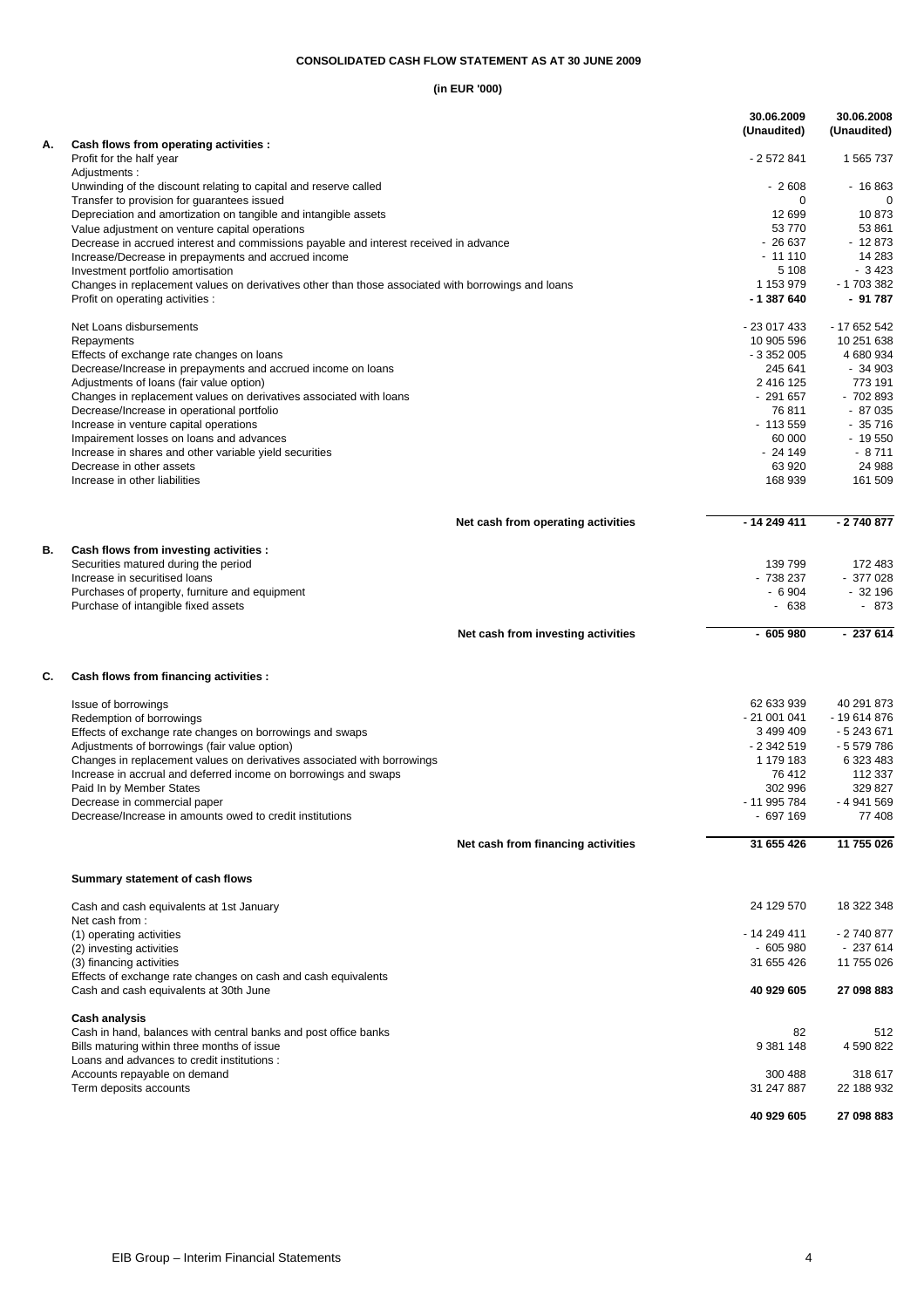Appendix I – June 30, 2009

# **NOTES TO THE UNAUDITED CONDENSED CONSOLIDATED INTERIM FINANCIAL STATEMENTS**

## **NOTE A Basis of Presentation**

The accompanying unaudited condensed consolidated financial statements of the European Investment Bank (the "Bank") as at June 30, 2009 do not include all of the information and footnotes required for complete financial statements. The financial statements as at and for the periods ended June 30, 2009 and December 31, 2008 are prepared on a consolidated basis.

In the opinion of management, all adjustments, normal recurring accruals and adjustments for the impairment of venture capital operations and loans considered necessary for a fair presentation have been recorded. The profit for the six-month period ended June 30, 2009 is not necessarily indicative of the results that may be expected for the year ended December 31, 2009.

The unaudited condensed consolidated financial statements as at and for the periods ended June 30, 2009 and the financial statements as at and for the year ended December 31, 2008 were prepared in accordance with International Financial Reporting Standards (IFRS) as endorsed by the EU.

For further information, refer to the financial statements and footnotes thereto included in the Bank's annual report for the year ended December 31, 2008.

## **NOTE B Summary Statement of Loans (in Eur '000)**

|                                                                        |                                           | Loans granted                         |             |
|------------------------------------------------------------------------|-------------------------------------------|---------------------------------------|-------------|
| Analysis of aggregate<br>loans granted<br>(before specific provisions) | to intermediary<br>credit<br>institutions | directly to<br>final<br>beneficiaries | Total       |
| - Disbursed portion                                                    | 114,731,646                               | 189,955,520                           | 304,687,166 |
| - Undisbursed portion                                                  | 15,820,551                                | 50,506,589                            | 66,327,140  |
| Aggregate loans granted                                                | 130,552,197                               | 240.462.109                           | 371,014,306 |

## **NOTE C Debts evidenced by certificates**

[See following page for summary statement of debts evidenced by certificates.]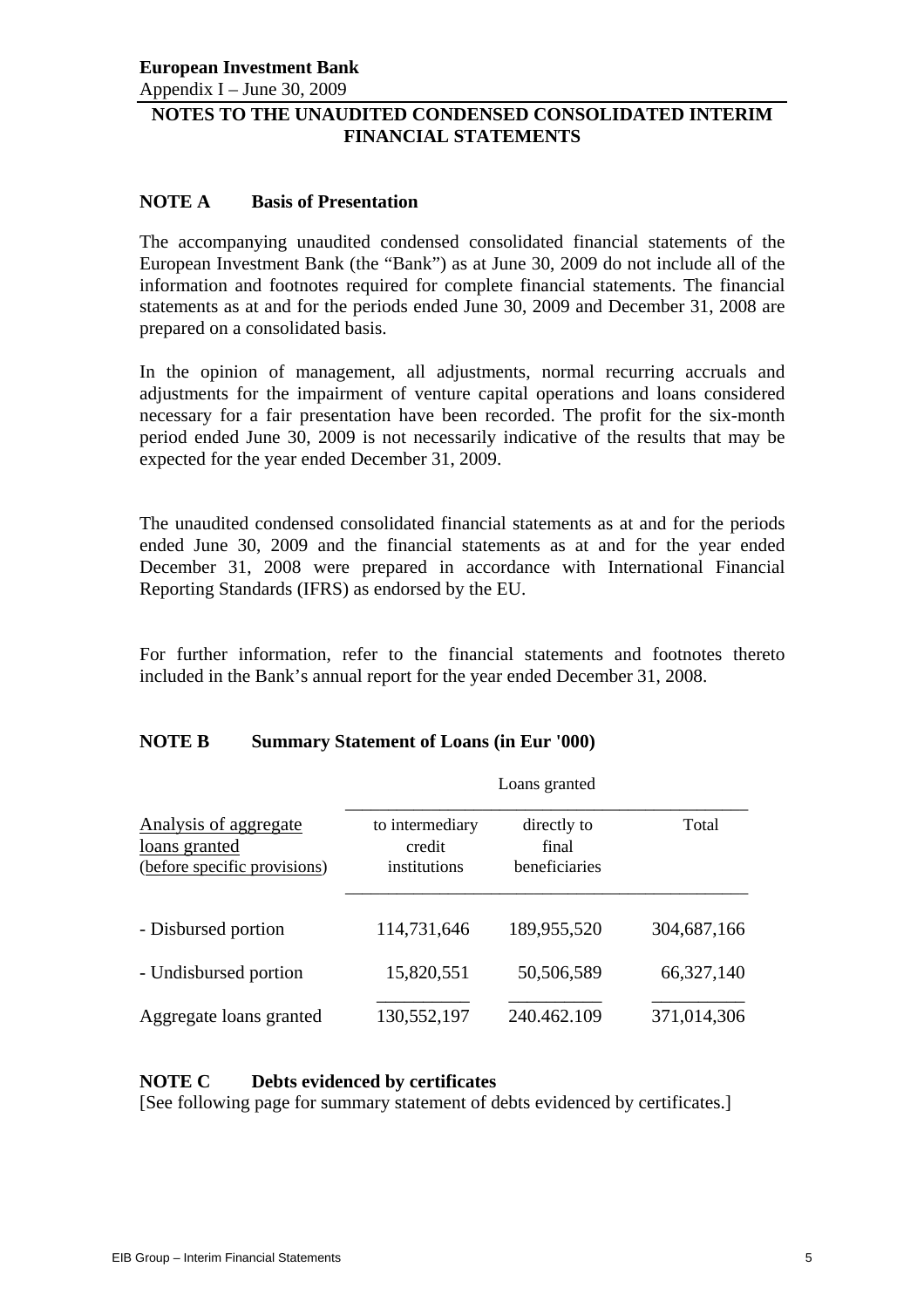Appendix I – June 30, 2009

## **NOTE D EIF capital increase and commitment to purchase the remaining EIF shares at a fixed price**

## **EIF capital increase**

As at June 30, 2009, the subscribed capital of the EIF has increased from EUR 2.865 billion to EUR 2.940 billion. The percentage holding of the Bank in the EIF has decreased from 63,60% at the end of December 2008 to 61,97% at the end of June 2009.

At the EIF Annual General Meeting of Shareholders held on the May 7, 2007, it was decided to issue 1000 new shares, identical to the 2000 existing ones (nominal value EUR 1 million each, paid in ratio of 20%) between the June 30, 2007 and June 30, 2010. Out of the 1000 new shares, 940 were subscribed as at the June 30, 2009. The Bank has decided to subscribe 609 new shares on the June 30, 2007.

By the June 30, 2010, all shares not subscribed by the other shareholders will be subscribed by the Bank.

## **Commitment to purchase the remaining EIF shares at a fixed price**

Under the terms of the Replacement Share Purchase Undertaking, the EIB is offering to buy the remaining subscribed shares from the EIF's other shareholders on the June 30, 2009 for a price of EUR 349,049.95 per share. The latter corresponds to the part of each share in the called capital of EIF, increased by the share premium account, the statutory reserves, the disclosed unrealised gains in venture capital operations, the profit brought forward and the profit of the year. Given that the dividend for the year will still be due to the other shareholders, the dividend decided will be deducted from the, thus obtained, price. The agreed formula is being applied to the approved and audited annual accounts of the EIF for the financial year in which the option is exercised.

## **NOTE E Commitments, Contingent Liabilities and other memorandum items**

[See following pages for summary statement of commitments and contingent liabilities.]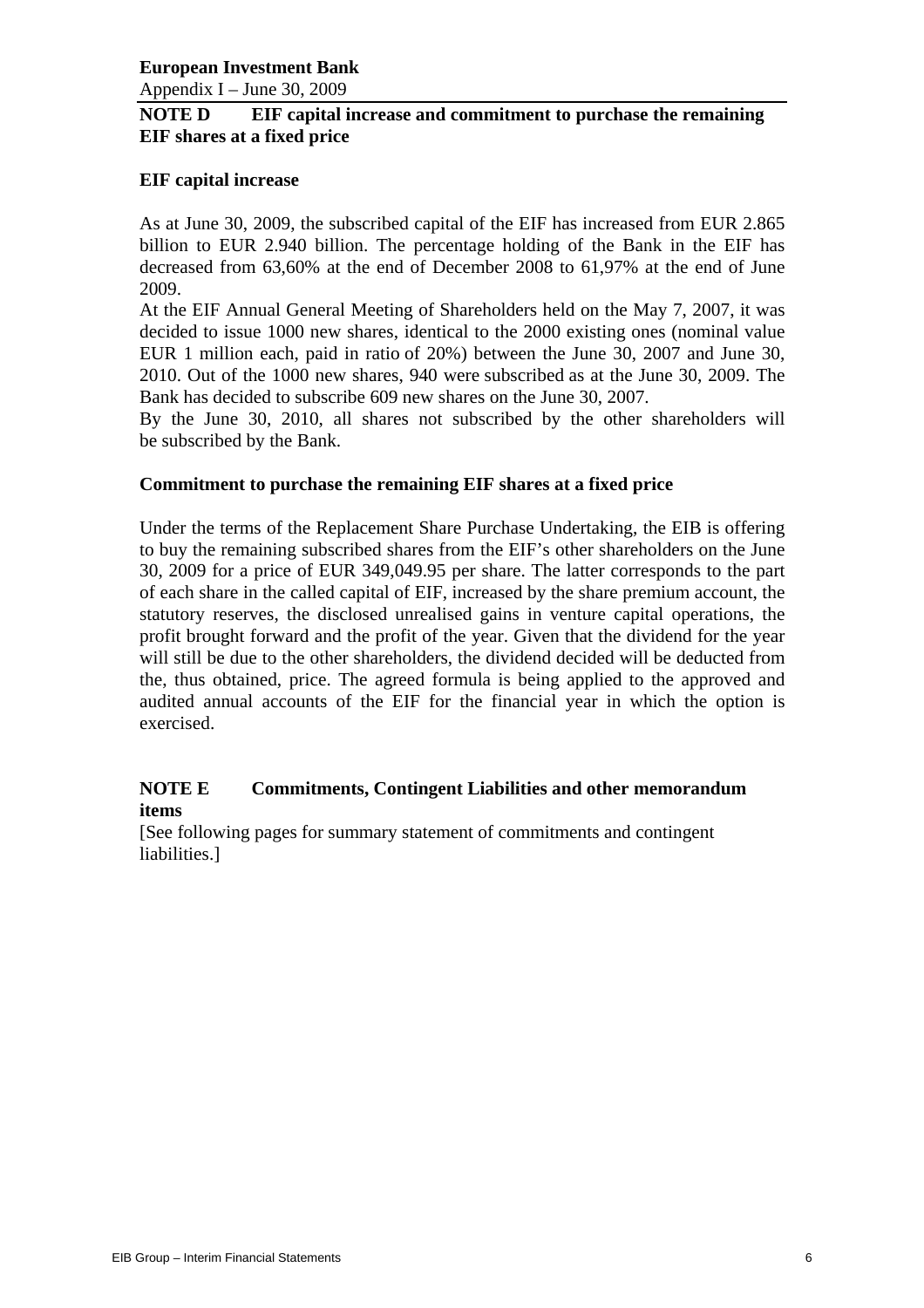|                                          |                    |                | <b>BORROWINGS</b>  |             |              | <b>CURRENCY SWAPS</b> |              | <b>NET AMOUNT</b>  |                    |  |
|------------------------------------------|--------------------|----------------|--------------------|-------------|--------------|-----------------------|--------------|--------------------|--------------------|--|
|                                          |                    |                |                    |             |              | <b>RECEIVABLE</b>     |              |                    |                    |  |
| PAYABLE                                  | <b>OUTSTANDING</b> | <b>AVERAGE</b> | <b>OUTSTANDING</b> | AVERAGE     | <b>DUE</b>   |                       |              | <b>OUTSTANDING</b> | <b>OUTSTANDING</b> |  |
| IN                                       | AT 31.12.2008      | <b>RATE</b>    | AT 30.06.2009      | <b>RATE</b> | <b>DATES</b> | 31.12.2008            | 30.06.2009   | AT 31.12.2008      | AT 30.06.2009      |  |
| <b>EUR</b>                               | 107 758 784        | 4.02           | 134 814 103        | 3.91        | 2009/2057    | $-1692262$            | $-1658004$   | 106 066 522        | 133 156 099        |  |
| <b>GBP</b>                               | 47 705 235         | 5.11           | 57 824 501         | 4.91        | 2009/2054    | $-15100101$           | $-21018548$  | 32 605 134         | 36 805 953         |  |
| <b>DKK</b>                               | 536 869            | 2.86           | 604 270            | 2.77        | 2010/2026    |                       |              | 536 869            | 604 270            |  |
| <b>SEK</b>                               | 1985281            | 4.18           | 1 621 272          | 4.12        | 2011/2028    | $-552571$             | $-555510$    | 1 432 710          | 1 065 762          |  |
| <b>CZK</b>                               | 928 119            | 5.03           | 598 912            | 3.87        | 2010/2030    |                       |              | 928 119            | 598 912            |  |
| <b>HUF</b>                               | 731 159            | 7.20           | 406 923            | 6.94        | 2010/2015    | $-328084$             | $-128890$    | 403 075            | 278 033            |  |
| <b>PLN</b>                               | 465 206            | 6.29           | 309 240            | 6.34        | 2010/2026    | $-93313$              | $-64594$     | 371893             | 244 646            |  |
| <b>BGN</b>                               | 309 336            | 6.60           | 324 675            | 5.83        | 2009/2013    | $-309336$             | $-324675$    |                    |                    |  |
| <b>SKK</b>                               | 144 175            | 4.75           |                    | 0.00        | $\Omega$     |                       |              | 144 175            |                    |  |
| <b>RON</b>                               | 74 580             | 7.00           | 106 959            | 8.88        | 2014/2016    | $-74580$              | $-106959$    |                    |                    |  |
| <b>USD</b>                               | 77 423 397         | 3.72           | 73 314 058         | 3.58        | 2009/2058    | - 41 397 725          | - 46 707 482 | 36 025 672         | 26 606 576         |  |
| <b>CHF</b>                               | 4 4 68 6 87        | 2.47           | 5 3 5 2 1 1 3      | 2.40        | 2009/2036    | $-2545455$            | $-3426138$   | 1 923 232          | 1 925 975          |  |
| <b>JPY</b>                               | 10 331 351         | 0.97           | 10 461 933         | 0.88        | 2011/2047    | - 10 022 170          | $-9817700$   | 309 181            | 644 233            |  |
| <b>NOK</b>                               | 1 315 897          | 4.08           | 1807163            | 3.81        | 2010/2025    | $-733333$             | - 1 230 872  | 582 564            | 576 291            |  |
| CAD                                      | 770 751            | 4.70           | 797 797            | 4.72        | 2037/2045    | $-775163$             | $-811929$    | $-4412$            | $-14132$           |  |
| <b>AUD</b>                               | 4 971 016          | 5.83           | 6741457            | 5.75        | 2009/2021    | -4927858              | $-6741457$   | 43 158             |                    |  |
| <b>HKD</b>                               | 77883              | 6.97           | 259 269            | 2.70        | 2009/2019    | $-77883$              | $-259269$    |                    |                    |  |
| <b>NZD</b>                               | 2 806 416          | 6.88           | 3 160 787          | 6.90        | 2009/2017    | - 2 788 227           | $-3160787$   | 18 18 9            |                    |  |
| ZAR                                      | 1 160 062          | 8.91           | 1 339 714          | 8.60        | 2009/2018    | $-791164$             | $-935013$    | 368 898            | 404 701            |  |
| <b>MXN</b>                               | 79 4 25            | 8.57           | 82 335             | 8.57        | 2009/2015    | $-79425$              | $-82335$     |                    |                    |  |
| <b>TWD</b>                               | 176 856            | 1.66           | 65 175             | 3.47        | 2010/2013    | $-176856$             | $-65175$     |                    |                    |  |
| <b>TRY</b>                               | 2518980            | 14.04          | 2 001 043          | 12.91       | 2009/2022    | $-2484077$            | - 1 994 687  | 34 903             | 6 3 5 6            |  |
| <b>ISK</b>                               | 113793             | 9.47           | 95 270             | 8.74        | 2010/2011    | $-113793$             | $-95270$     |                    |                    |  |
| <b>RUB</b>                               | 135 770            | 7.39           | 135 822            | 8.14        | 2011/2019    | $-135770$             | $-135822$    |                    |                    |  |
| Fair Value Option<br>Adjustment (IAS 39) | 17 511 917         |                | 16 345 922         |             |              |                       |              |                    |                    |  |
| <b>TOTAL</b>                             | 284 500 945        |                | 318 570 713        |             |              |                       |              |                    |                    |  |

## **NOTE C - SUMMARY STATEMENT OF DEBTS EVIDENCED BY CERTIFICATES AS AT 30 JUNE 2009 (IN EUR '000)**

**The redemption of certain borrowings is indexed to stock exchange indexes (historical value: EUR 843 million as at 30.06.09).**

**All such borrowings are hedged in full through swap operations.**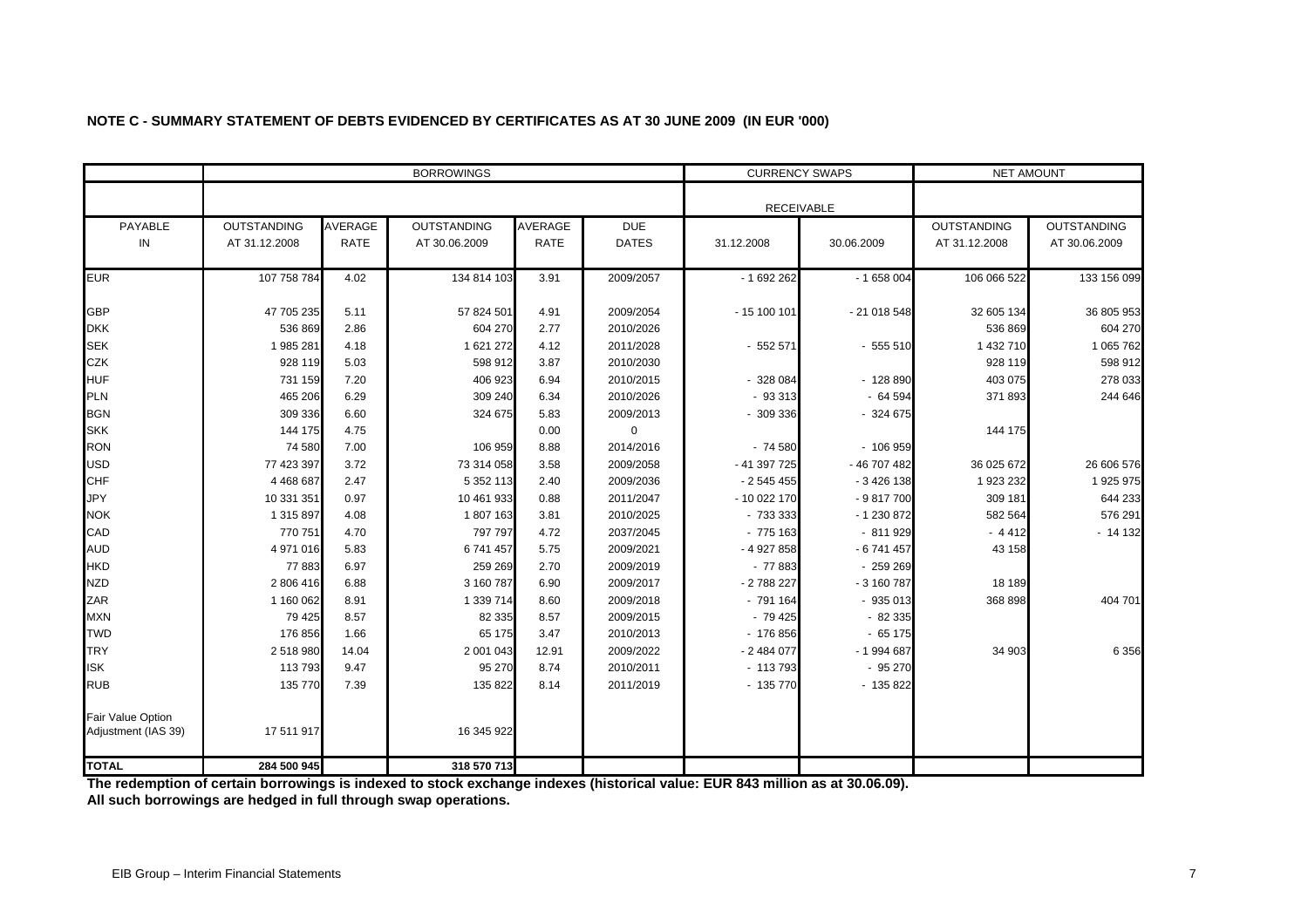#### **NOTE E - Commitments, Contingent Liabilities and other memorandum items (in EUR '000)**

|                                                                       |                   | 30.06.2009           |                   | 31.12.2008                  |
|-----------------------------------------------------------------------|-------------------|----------------------|-------------------|-----------------------------|
|                                                                       |                   | (Unaudited)          |                   |                             |
| <b>Commitments</b>                                                    |                   |                      |                   |                             |
| - EBRD capital                                                        |                   |                      |                   |                             |
| . uncalled                                                            |                   | 442 500              |                   | 442 500                     |
| - Undisbursed loans                                                   | 15 820 551        |                      | 12 457 853        |                             |
| . credit institutions (Note B)                                        |                   |                      |                   |                             |
| . customers (Note B)                                                  | 50 506 589        |                      | 46 411 674        |                             |
|                                                                       |                   | 66 327 140           |                   | 58 869 527<br>1 2 2 7 1 3 9 |
| - Undisbursed venture capital operations                              |                   | 1 262 340<br>197 014 |                   | 241 627                     |
| - Undisbursed infrastructure funds<br>- Undisbursed investment funds  |                   | 144 002              |                   | 93 094                      |
| Guarantees:                                                           |                   |                      |                   |                             |
|                                                                       |                   | 3 3 5 7 8 2 4        |                   | 4 067 932                   |
| - In respect of loans granted by third parties                        |                   |                      |                   | 15 171                      |
| - In respect of venture capital operations                            |                   | 15 570<br>9 851 427  |                   | 9 0 3 46 6                  |
| <b>Fiduciary operations</b><br>Assets held on behalf of third parties |                   |                      |                   |                             |
| - CIP/SMEG 2007                                                       | 95 4 28           |                      | 95 483            |                             |
| - CIP/GIF 2007                                                        | 61 385            |                      | 69 342            |                             |
|                                                                       |                   |                      | 69 877            |                             |
| - SME Guarantee Facility                                              | 71 387<br>14 27 2 |                      | 13 5 8 5          |                             |
| - European Technology Facility                                        | 66 747            |                      | 77816             |                             |
| - Map Equity                                                          | 1 206 161         |                      | 1 091 447         |                             |
| - Guarantee Fund treasury management                                  | 1 135 443         |                      | 1 144 922         |                             |
| - Investment Facility - Cotonou<br>- Map Guarantee                    | 53 573            |                      | 73 580            |                             |
|                                                                       | 25                |                      | 131               |                             |
| - Seed Capital Action<br>- Special Section                            | 1590995           |                      | 1 593 398         |                             |
| - RSFF                                                                | 368 668           |                      |                   |                             |
| - EU-Africa                                                           | 96 297            |                      | 205 760<br>91 881 |                             |
| - HIPC                                                                | 70 522            |                      | 90 569            |                             |
| - FEMIP                                                               | 32 673            |                      | 33 159            |                             |
| - LGTT                                                                | 104 382           |                      | 43 760            |                             |
| - FP7 Guarantee Fund                                                  | 408 034           |                      | 283 132           |                             |
| - Jasper                                                              | 5 1 2 9           |                      | 1 1 1 4           |                             |
| - Jessica                                                             | 2 1 5 3           |                      | $\mathsf 0$       |                             |
| $-TTP$                                                                | 2009              |                      | 2 0 0 0           |                             |
| - Jeremie                                                             | 475 896           |                      | 283 101           |                             |
| - GEEREF                                                              | 46 115            |                      | 45 9 29           |                             |
| - BWMi                                                                | 718               |                      | 130               |                             |
|                                                                       |                   |                      |                   |                             |
|                                                                       |                   | 5 908 012            |                   | 5 310 116                   |
|                                                                       |                   |                      |                   |                             |
| Special deposits for service of borrowings                            |                   | 257 587              |                   | 134 772                     |
| <b>Securities Portfolio</b>                                           |                   | 0                    |                   | 157 480                     |
| Interest-rate swap and deferred rate-setting contracts                |                   | 316 203 446          |                   | 276 181 870                 |
| Currency swap contracts payable                                       |                   | 121 880 230          |                   | 115 600 764                 |
| Currency swap contracts receivable                                    |                   | 116 234 352          |                   | 106 514 766                 |
| <b>Credit default swaps</b>                                           |                   | 189 860              |                   | 172 383                     |
| Put option granted to EIF minority shareholders (Note D)              |                   | 390 238              |                   | 363 433                     |
| Borrowings arranged but not yet signed                                |                   | 274 722              |                   | $\pmb{0}$                   |
| Swaps arranged but not yet signed                                     |                   | 40                   |                   | 0                           |
| <b>Securities lent</b>                                                |                   | 329 648              |                   | 367 704                     |
| <b>Future contracts</b>                                               |                   | 215 800              |                   | 393 663                     |
| Forward rate agreement                                                |                   | 1 110 096            |                   | 5 472 000                   |
| <b>FX Forwards</b>                                                    |                   | 0                    |                   | 234 469                     |
| Overnight indexed swaps                                               |                   | 0                    |                   | 0                           |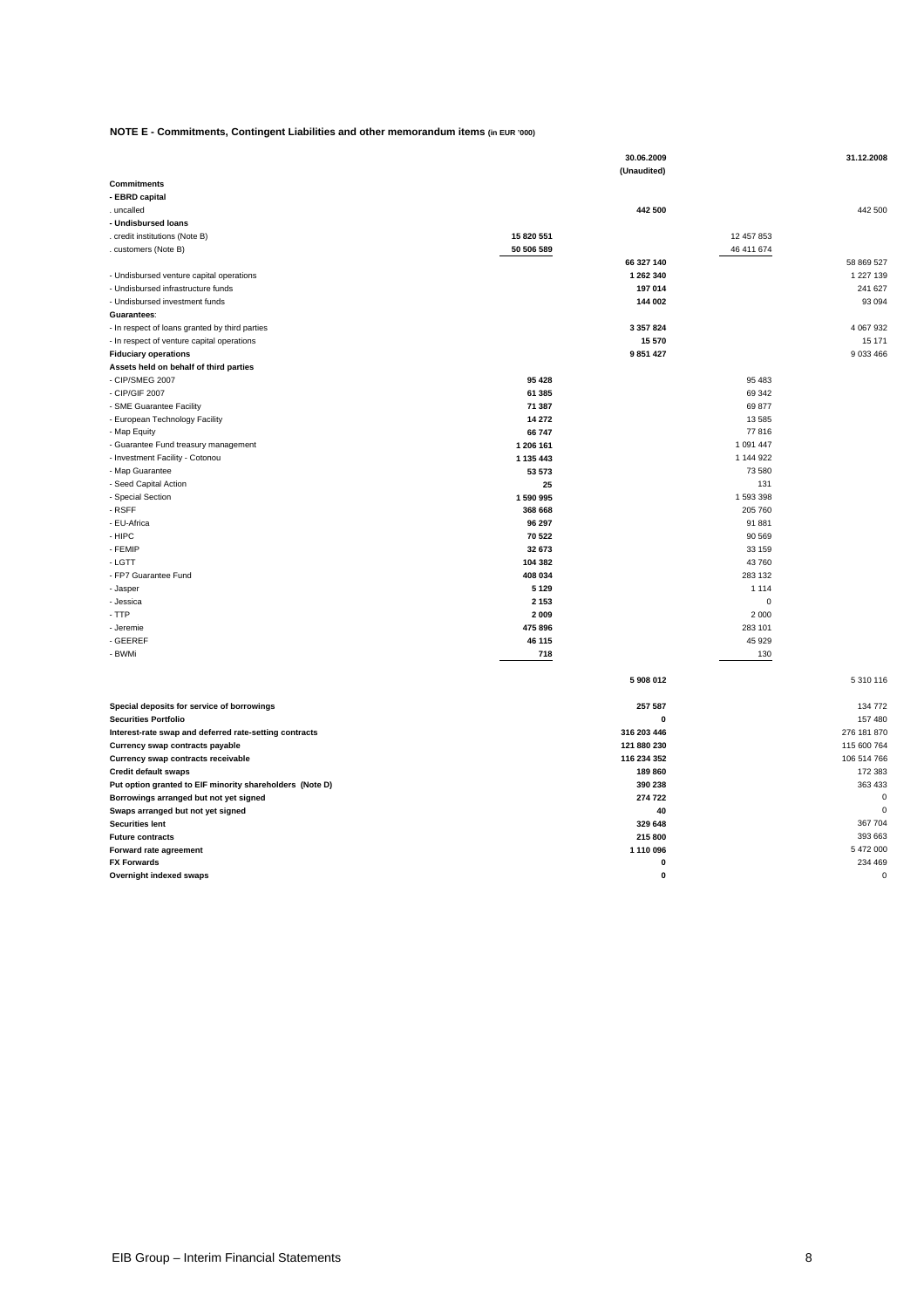#### **EIB BALANCE SHEET AS AT 30 JUNE 2009 (in EUR '000)**

| <b>ASSETS</b>                                                                                                    | 30.06.2009<br>(Unaudited)                               |                                          | 31.12.2008        | <b>LIABILITIES</b>                                                                                               |                                  | 30.06.2009<br>(Unaudited) |                                        | 31.12.2008  |
|------------------------------------------------------------------------------------------------------------------|---------------------------------------------------------|------------------------------------------|-------------------|------------------------------------------------------------------------------------------------------------------|----------------------------------|---------------------------|----------------------------------------|-------------|
| 1. Cash in hand, balances with central banks and                                                                 | 82                                                      |                                          | 76                | 1. Amounts owed to credit institutions<br>a) with agreed maturity dates or periods of notice                     | 5 262 006                        | 5 262 006                 | 5 958 407                              | 5 958 407   |
| 2. Treasury bills eligible for refinancing with<br>central banks<br>3. Loans and advances to credit institutions | 5 032 507<br>267 130                                    | 245 372                                  | 1 908 756         | 2. Debts evidenced by certificates                                                                               | 301 042 335<br>1 182 456         | 302 224 791               | 266 320 259<br>668 769                 | 266 989 028 |
| 4. Loans and advances to customers                                                                               | 31 098 388<br>113 738 183<br>145 103 701<br>187 378 503 | 21 361 419<br>111 990 666<br>173 662 179 | 133 597 457       | 3. Other liabilities<br>c) foreign exchange neutralization on currency swap contracts                            | 1 463 591<br>14 909<br>5 647 406 |                           | 1 449 061<br>18 3 5 2<br>9 0 5 5 3 1 8 |             |
|                                                                                                                  | $-82000$                                                | $-22000$                                 |                   |                                                                                                                  |                                  | 7 125 906                 |                                        | 10 522 731  |
| 5. Debt securities including fixed-income<br>securities                                                          | 187 296 503                                             |                                          | 173 640 179       | 5. Provisions for liabilities and charges                                                                        |                                  | 4 193 797                 |                                        | 4 905 091   |
|                                                                                                                  | 659 075                                                 | 454 413                                  |                   | a) pension plans and health insurance scheme<br>b) provision for guarantees issued in respect of venture capital | 1 250 098                        |                           | 1 187 653                              |             |
|                                                                                                                  | 14 556 182<br>15 215 257                                | 10 278 428                               | 10 732 841        |                                                                                                                  | 5781                             | 1 255 879                 | 5781                                   | 1 193 434   |
| 6. Shares and other variable-yield securities                                                                    | 1 428 644                                               |                                          | 1 366 456         |                                                                                                                  |                                  |                           |                                        |             |
|                                                                                                                  | 479 272                                                 |                                          | 479 272           | 6. Capital                                                                                                       | 232 392 989                      |                           | 164 808 169                            |             |
|                                                                                                                  | 3 9 4 1                                                 |                                          | 4 3 1 6           |                                                                                                                  | - 220 773 340                    | 11 619 649                | - 156 567 761                          | 8 240 408   |
| 9. Property, furniture and equipment<br>10. Other assets                                                         | 308 729                                                 |                                          | 313 881           | 7. Reserves                                                                                                      | 18 205 506<br>$\overline{0}$     |                           | 16 480 817<br>5 305 876                |             |
|                                                                                                                  |                                                         |                                          |                   |                                                                                                                  |                                  | 18 205 506                |                                        | 21 786 693  |
|                                                                                                                  | 85 460<br>85 460                                        | 148 584                                  | 148 584           | 8. Funds allocated to structured finance facility and similar undertakings                                       |                                  | 4750000                   |                                        | 2 750 000   |
| 11. Subscribed capital and receivable reserves, called but not<br>paid                                           | 144 159                                                 |                                          | 473 986           | 9. Funds allocated to venture capital operations                                                                 |                                  | 1 617 127                 |                                        | 1764 305    |
| 12. Prepayments and accrued income                                                                               | 2 070 989                                               |                                          | 3 0 9 5 1 7 0     |                                                                                                                  |                                  | 914 583                   |                                        | 1 650 877   |
|                                                                                                                  | 357 169 244                                             |                                          | 325 760 974       |                                                                                                                  |                                  | 357 169 244               |                                        | 325 760 974 |
| <b>OFF-BALANCE-SHEET ITEMS</b>                                                                                   | 30.06.2009<br>(Unaudited)                               |                                          | 31.12.2008        | <b>OFF-BALANCE-SHEET ITEMS</b>                                                                                   |                                  | 30.06.2009<br>(Unaudited) |                                        | 31.12.2008  |
| - EBRD capital                                                                                                   |                                                         |                                          |                   | Special deposits for service of borrowings                                                                       |                                  | 257 587                   |                                        | 134 772     |
| $\cdot$ uncalled $\ldots$<br>- EIF capital                                                                       | 442 500                                                 |                                          | 442 500           | Securities receivable                                                                                            |                                  | $\overline{0}$            |                                        | 157 480     |
| · uncalled<br>- Undisbursed loans                                                                                | 1 457 600                                               |                                          | 1 457 600         | Nominal value of interest rate swap                                                                              |                                  | 316 203 446               |                                        | 276 181 870 |
|                                                                                                                  | 15 820 551<br>50 506 589<br>66 327 140                  | 12 457 853<br>46 411 674                 | 58 869 527        | Nominal value of currency swap contracts payable                                                                 |                                  | 121 880 230               |                                        | 115 600 764 |
| - Undisbursed venture capital operations                                                                         | 1 120 283                                               |                                          | 1 088 046         | Nominal value of currency swap contracts receivable                                                              |                                  | 116 234 352               |                                        | 106 514 766 |
| - Undisbursed investment funds                                                                                   | 197 014<br>144 002                                      |                                          | 241 627<br>93 094 | Nominal value of put option granted to EIF minority                                                              |                                  | 189 860                   |                                        | 172 383     |
| <b>Guarantees</b>                                                                                                |                                                         |                                          |                   | shareholders                                                                                                     |                                  | 390 238                   |                                        | 363 433     |
| - In respect of loans granted by third parties                                                                   | 75 225<br>15 570                                        |                                          | 246 621<br>15 171 | Borrowings arranged but not yet signed                                                                           |                                  | 274 722                   |                                        |             |
|                                                                                                                  | 835 063                                                 |                                          | 851 595           | Swaps arranged but not yet signed                                                                                |                                  | 40                        |                                        |             |
| Guarantee Fund treasury management                                                                               | 1 206 161                                               |                                          | 1 0 9 1 4 4 7     |                                                                                                                  |                                  | 318 318                   |                                        | 306 934     |
| FP7 Guarantee Fund treasury management                                                                           | 408 034                                                 |                                          | 283 132           |                                                                                                                  |                                  | 215 800                   |                                        | 393 663     |
|                                                                                                                  |                                                         |                                          |                   | Forward rate agreement                                                                                           |                                  | 1 110 096                 |                                        | 5.472.000   |

| - - -                                                                                        |                           | (Unaudited)               |                           |                      |                                                                                                                  |                            | (Unaudited)                |                           |                            |
|----------------------------------------------------------------------------------------------|---------------------------|---------------------------|---------------------------|----------------------|------------------------------------------------------------------------------------------------------------------|----------------------------|----------------------------|---------------------------|----------------------------|
| Cash in hand, balances with central banks and                                                |                           | 82                        |                           | 76                   | 1. Amounts owed to credit institutions<br>a) with agreed maturity dates or periods of notice                     | 5 262 006                  | 5 262 006                  | 5 958 407                 | 5 958 407                  |
| . Treasury bills eligible for refinancing with                                               |                           | 5 032 507                 |                           | 1908 756             | 2. Debts evidenced by certificates                                                                               |                            |                            |                           |                            |
| Loans and advances to credit institutions                                                    | 267 130                   |                           | 245 372                   |                      |                                                                                                                  | 301 042 335<br>1 182 456   | 302 224 791                | 266 320 259<br>668 769    | 266 989 028                |
| b) other loans and advances                                                                  | 31 098 388<br>113 738 183 |                           | 21 361 419<br>111 990 666 |                      | 3. Other liabilities                                                                                             | 1 463 591                  |                            | 1 449 061                 |                            |
| Loans and advances to customers                                                              | 187 378 503               | 145 103 701               | 173 662 179               | 133 597 457          | c) foreign exchange neutralization on currency swap contracts                                                    | 14 909<br>5 647 406        | 7 125 906                  | 18 3 5 2<br>9 0 5 5 3 1 8 | 10 522 731                 |
| b) specific provisions                                                                       | $-82000$                  | 187 296 503               | $-22000$                  | 173 640 179          |                                                                                                                  |                            | 4 193 797                  |                           | 4 905 091                  |
| Debt securities including fixed-income<br>securities                                         |                           |                           |                           |                      | 5. Provisions for liabilities and charges                                                                        |                            |                            |                           |                            |
|                                                                                              | 659 075                   |                           | 454 413                   |                      | a) pension plans and health insurance scheme<br>b) provision for guarantees issued in respect of venture capital | 1 250 098                  |                            | 1 187 653                 |                            |
|                                                                                              | 14 556 182                | 15 215 257                | 10 278 428                | 10 732 841           |                                                                                                                  | 5781                       | 1 255 879                  | 5781                      | 1 193 434                  |
| Shares and other variable-yield securities                                                   |                           | 1 428 644                 |                           | 1 366 456            |                                                                                                                  |                            |                            |                           |                            |
|                                                                                              |                           | 479 272                   |                           | 479 272              | 6. Capital                                                                                                       | 232 392 989                |                            | 164 808 169               |                            |
|                                                                                              |                           | 3 9 4 1                   |                           | 4 3 1 6              |                                                                                                                  | - 220 773 340              | 11 619 649                 | - 156 567 761             | 8 240 408                  |
| Property, furniture and equipment<br>Other assets                                            |                           | 308 729                   |                           | 313881               | 7. Reserves                                                                                                      | 18 205 506<br>$\mathbf{0}$ |                            | 16 480 817<br>5 305 876   |                            |
|                                                                                              | 85 460                    |                           | 148 584                   |                      |                                                                                                                  |                            | 18 205 506                 |                           | 21 786 693                 |
|                                                                                              |                           | 85 460                    |                           | 148 584              | 8. Funds allocated to structured finance facility and similar undertakings                                       |                            | 4750000                    |                           | 2 750 000                  |
| Subscribed capital and receivable reserves, called but not<br>paid                           |                           | 144 159                   |                           | 473 986              | 9. Funds allocated to venture capital operations                                                                 |                            | 1 617 127                  |                           | 1764305                    |
| Prepayments and accrued income                                                               |                           | 2 070 989                 |                           | 3 0 9 5 1 7 0        |                                                                                                                  |                            | 914 583                    |                           | 1 650 877                  |
|                                                                                              |                           |                           |                           |                      |                                                                                                                  |                            |                            |                           |                            |
|                                                                                              |                           | 357 169 244<br>30.06.2009 |                           | 325 760 974          |                                                                                                                  |                            | 357 169 244<br>30.06.2009  |                           | 325 760 974                |
| <b>OFF-BALANCE-SHEET ITEMS</b>                                                               |                           | (Unaudited)               |                           | 31.12.2008           | <b>OFF-BALANCE-SHEET ITEMS</b>                                                                                   |                            | (Unaudited)                |                           | 31.12.2008                 |
| - EBRD capital<br>· uncalled                                                                 |                           | 442 500                   |                           | 442 500              | Special deposits for service of borrowings<br>Securities receivable                                              |                            | 257 587<br>$\Omega$        |                           | 134 772<br>157 480         |
| EIF capital<br>- uncalled                                                                    |                           | 1 457 600                 |                           | 1 457 600            | Nominal value of interest rate swap                                                                              |                            |                            |                           |                            |
| <b>Undisbursed loans</b>                                                                     | 15 820 551<br>50 506 589  |                           | 12 457 853<br>46 411 674  |                      | Nominal value of currency swap contracts payable                                                                 |                            | 316 203 446<br>121 880 230 |                           | 276 181 870<br>115 600 764 |
|                                                                                              |                           | 66 327 140                |                           | 58 869 527           | Nominal value of currency swap contracts receivable                                                              |                            | 116 234 352                |                           | 106 514 766                |
| Undisbursed venture capital operations                                                       |                           | 1 120 283<br>197 014      |                           | 1 088 046<br>241 627 |                                                                                                                  |                            | 189 860                    |                           | 172 383                    |
| - Undisbursed investment funds<br>Guarantees                                                 |                           | 144 002                   |                           | 93 094               | Nominal value of put option granted to EIF minority                                                              |                            | 390 238                    |                           | 363 433                    |
| - In respect of loans granted by third parties<br>- In respect of venture capital operations |                           | 75 2 25<br>15 570         |                           | 246 621<br>15 171    | shareholders<br>Borrowings arranged but not yet signed                                                           |                            | 274 722                    |                           | $\mathbf 0$                |
|                                                                                              |                           | 835 063                   |                           | 851 595              | Swaps arranged but not yet signed                                                                                |                            | 40                         |                           | $\mathbf 0$                |
| Guarantee Fund treasury management                                                           |                           | 1 206 161                 |                           | 1 091 447            |                                                                                                                  |                            | 318 318                    |                           | 306 934                    |
| FP7 Guarantee Fund treasury management                                                       |                           | 408 034                   |                           | 283 132              |                                                                                                                  |                            | 215 800                    |                           | 393 663                    |
|                                                                                              |                           |                           |                           |                      | Forward rate agreement                                                                                           |                            | 1 110 096                  |                           | 5 472 000                  |
|                                                                                              |                           |                           |                           |                      |                                                                                                                  |                            | 291 103                    |                           | 234 469                    |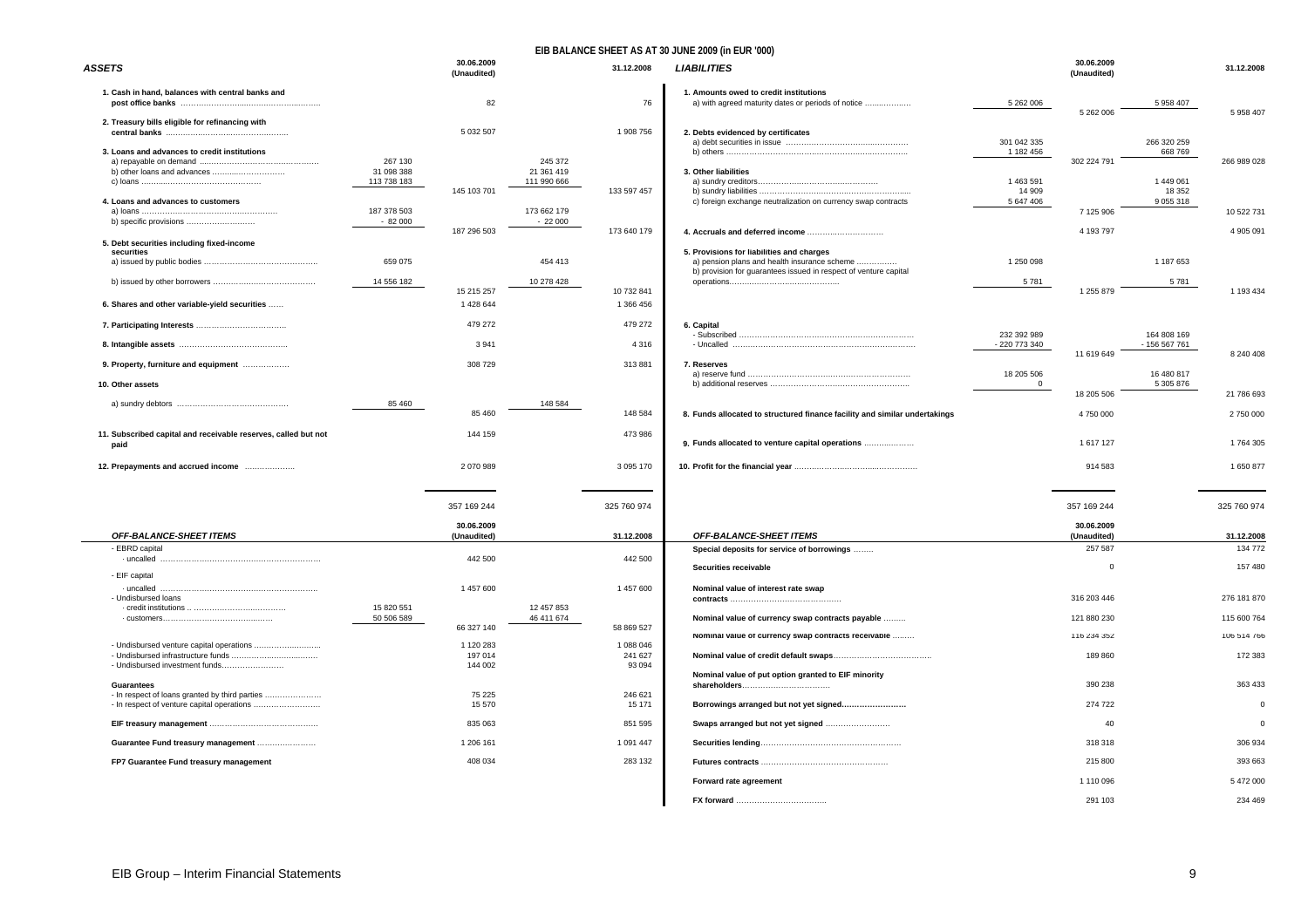#### **PROFIT AND LOSS ACCOUNT FOR THE PERIOD ENDED 30TH JUNE 2009**

|     |                                                                                                                                                |                       | 30.06.2009<br>(Unaudited) |                       | 30.06.2008<br>(Unaudited) |                        | 31.12.2008   |
|-----|------------------------------------------------------------------------------------------------------------------------------------------------|-----------------------|---------------------------|-----------------------|---------------------------|------------------------|--------------|
|     | 1. Interest and similar income                                                                                                                 |                       | 5 378 436                 |                       | 7 343 999                 |                        | 15 123 072   |
|     | 2. Interest and similar charges                                                                                                                |                       | $-4257861$                |                       | $-6327171$                |                        | - 13 035 794 |
|     | 3. Income from securities with variable-yield<br>a) income from participating interests<br>b) income from shares and variable-yield securities | 9733<br>4936          | 14 669                    | 12788<br>11 515       | 24 303                    | 13 0 74<br>51 200      | 64 274       |
|     | 4. Commission income                                                                                                                           |                       | 31 355                    |                       | 30 401                    |                        | 77 700       |
|     | 5. Commission expense                                                                                                                          |                       | $-5047$                   |                       | $-5111$                   |                        | $-8474$      |
|     | 6. Result on financial operations                                                                                                              |                       | 25 70 7                   |                       | 18 300                    |                        | $-56547$     |
|     | 7. Other operating income                                                                                                                      |                       | 23 390                    |                       | 16 014                    |                        | 39 787       |
| 8.  | General administrative expense<br>a) staff costs<br>b) other administrative costs                                                              | $-130166$<br>$-42327$ | $-172493$                 | $-119689$<br>$-33344$ | $-153033$                 | $-261127$<br>$-101802$ | $-362929$    |
|     | 9. Depreciation and amortization<br>a) intangible assets<br>b) tangible assets                                                                 | $-1013$<br>$-11448$   | $-12461$                  | $-604$<br>$-9890$     | $-10494$                  | $-1854$<br>$-25748$    | $-27602$     |
|     | 10. Result on sale of loans and advances                                                                                                       |                       | 0                         |                       | $-15862$                  |                        | $-15467$     |
|     | 11. Value adjustments on loans and advances                                                                                                    |                       | $-60000$                  |                       | 18736                     |                        | 18 219       |
| 12. | Value adjustments on shares and other variable-yield securities and<br>participative interests                                                 |                       | $-52597$                  |                       | $-35660$                  |                        | $-165269$    |
|     | 13. Release from provision for guarantees issued                                                                                               |                       | 1 4 8 5                   |                       | 265                       |                        | $-93$        |
|     | 14. Profit for the period / year                                                                                                               |                       | 914 583                   |                       | 904 687                   |                        | 1650877      |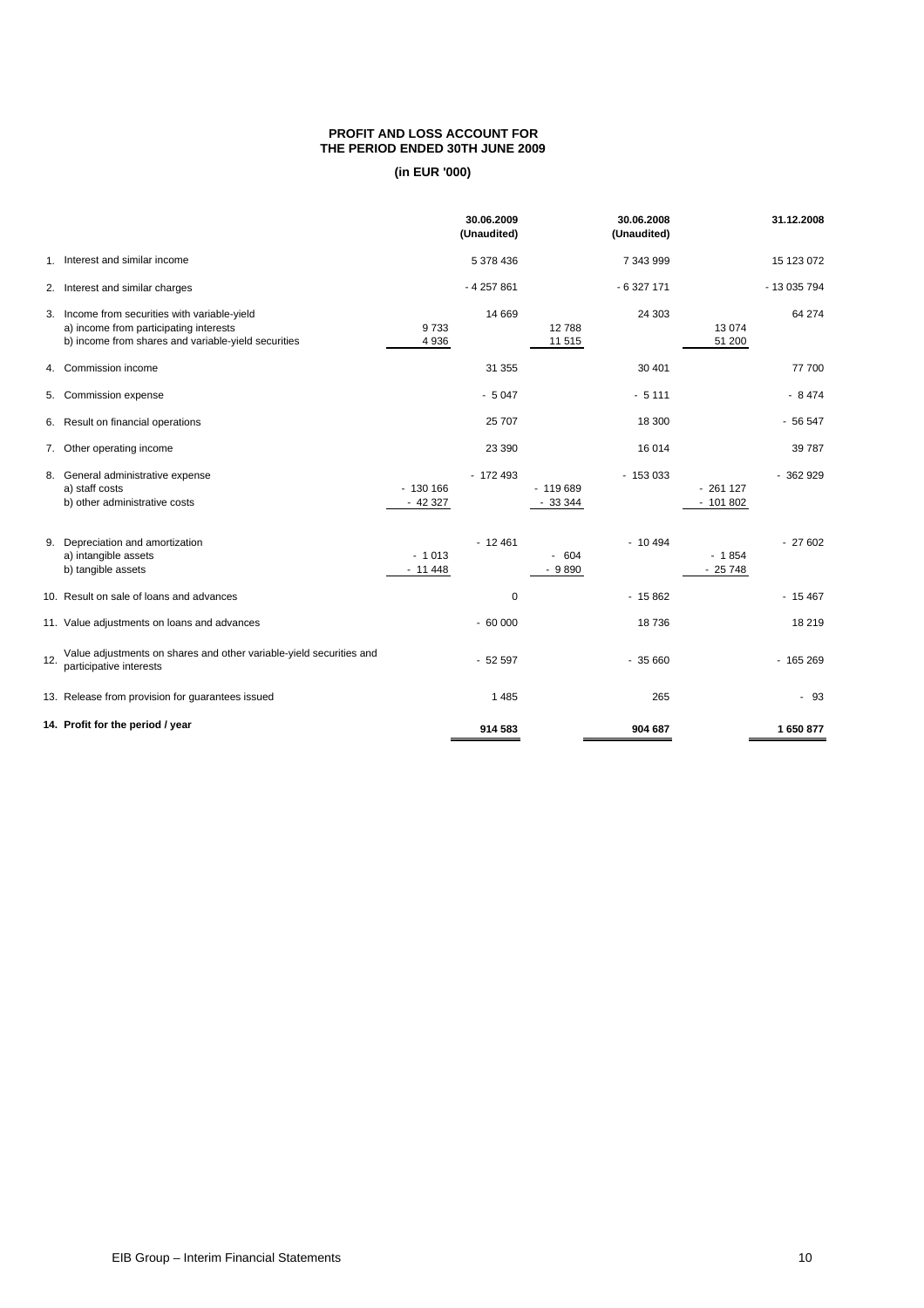### **CASH FLOW STATEMENT AS AT 30 JUNE 2009**

|    |                                                                                           | 30.06.2009<br>(Unaudited) | 30.06.2008<br>(Unaudited) |
|----|-------------------------------------------------------------------------------------------|---------------------------|---------------------------|
| А. | Cash flows from operating activities :                                                    |                           |                           |
|    | Profit for the half year                                                                  | 914 583                   | 904 687                   |
|    | Adjustments :                                                                             |                           |                           |
|    | Value adjustments on tangible and intangible assets                                       | 12 4 61                   | 10 4 94                   |
|    | Value adjustment on shares and other variable yield securities and participating interest | 52 597                    | 35 660                    |
|    | Decrease in accruals and deferred income                                                  | $-711294$                 | $-443974$                 |
|    | Decrease in prepayments and accrued income<br>Investment portfolio amortisation           | 1 0 24 1 81<br>4 0 3 7    | 519 320<br>$-2904$        |
|    | Profit on operating activities :                                                          | 1 296 565                 | 1 023 283                 |
|    | Net loan disbursements                                                                    | - 23 017 432              | - 17 652 542              |
|    | Repayments                                                                                | 10 905 596                | 10 251 638                |
|    | Effects of exchange rate changes on loans                                                 | $-3352004$                | 4 680 934                 |
|    | Decrease/Increase in treasury portfolios                                                  | 310 341                   | $-81548$                  |
|    | Increase in venture capital operations                                                    | $-90636$                  | $-2727$                   |
|    | Specific provisions on loans and advances                                                 | 60 000                    | $-19550$                  |
|    | Increase in shares and other variable yield securities                                    | $-24149$                  | $-8711$                   |
|    | Decrease in other assets                                                                  | 63 124                    | 19 0 90                   |
|    | Net cash from operating activities                                                        | - 13 848 595              | $-1814683$                |
| В. | Cash flows from investing activities :                                                    |                           |                           |
|    | Sales of EIF shares                                                                       | 0                         | 0                         |
|    | Securities matured during the period<br>Purchases of securities                           | 115 621<br>0              | 145 166<br>$\Omega$       |
|    | Increase in securitised loans                                                             | - 752 269                 | $-364472$                 |
|    | Increase in land, buildings and furniture                                                 | $-6296$                   | $-31477$                  |
|    | Increase in intangible fixed assets                                                       | $-638$                    | - 873                     |
|    | Net cash from investing activities                                                        | $-643582$                 | $-251656$                 |
| C. | Cash flows from financing activities :                                                    |                           |                           |
|    | Issue of borrowings                                                                       | 62 633 939                | 40 291 873                |
|    | Redemption of borrowings                                                                  | $-21001041$               | - 19 614 876              |
|    | Effects of exchange rate changes on borrowings and swaps                                  | 2 190 737                 | $-5507573$                |
|    | Paid in by Member States                                                                  | 329 827                   | 329 827                   |
|    | Decrease in commercial paper                                                              | - 11 995 784              | -4941569                  |
|    | Decrease/Increase in amounts owed to credit institutions                                  | $-696401$                 | 77 202                    |
|    | Increase in other liabilities                                                             | 73 533                    | 134 773                   |
|    | Net cash from financing activities                                                        | 31 534 810                | 10769657                  |
|    | Summary statement of cash flows                                                           |                           |                           |
|    | Cash and cash equivalents at 1st January                                                  | 23 718 439                | 17 965 695                |
|    | Net cash from:<br>(1) operating activities                                                | - 13 848 595              | $-1814683$                |
|    | (2) investing activities                                                                  | $-643582$                 | $-251656$                 |
|    | (3) financing activities                                                                  | 31 534 810                | 10 769 657                |
|    | Effects of exchange rate changes on cash and cash equivalents                             |                           |                           |
|    | Cash and cash equivalents at 30th June                                                    | 40 761 070                | 26 669 013                |
|    | <b>Cash analysis</b> (excluding investment and hedging portfolios)                        |                           |                           |
|    | Cash in hand, balances with central banks and post office banks                           | 82                        | 512                       |
|    | Bills maturing within three months of issue                                               | 9 395 470                 | 4 620 290                 |
|    | Loans and advances to credit institutions :                                               |                           |                           |
|    | Accounts repayable on demand                                                              | 267 130                   | 246 538                   |
|    | Term deposits accounts                                                                    | 31 098 388                | 21 801 673                |
|    |                                                                                           | 40 761 070                | 26 669 013                |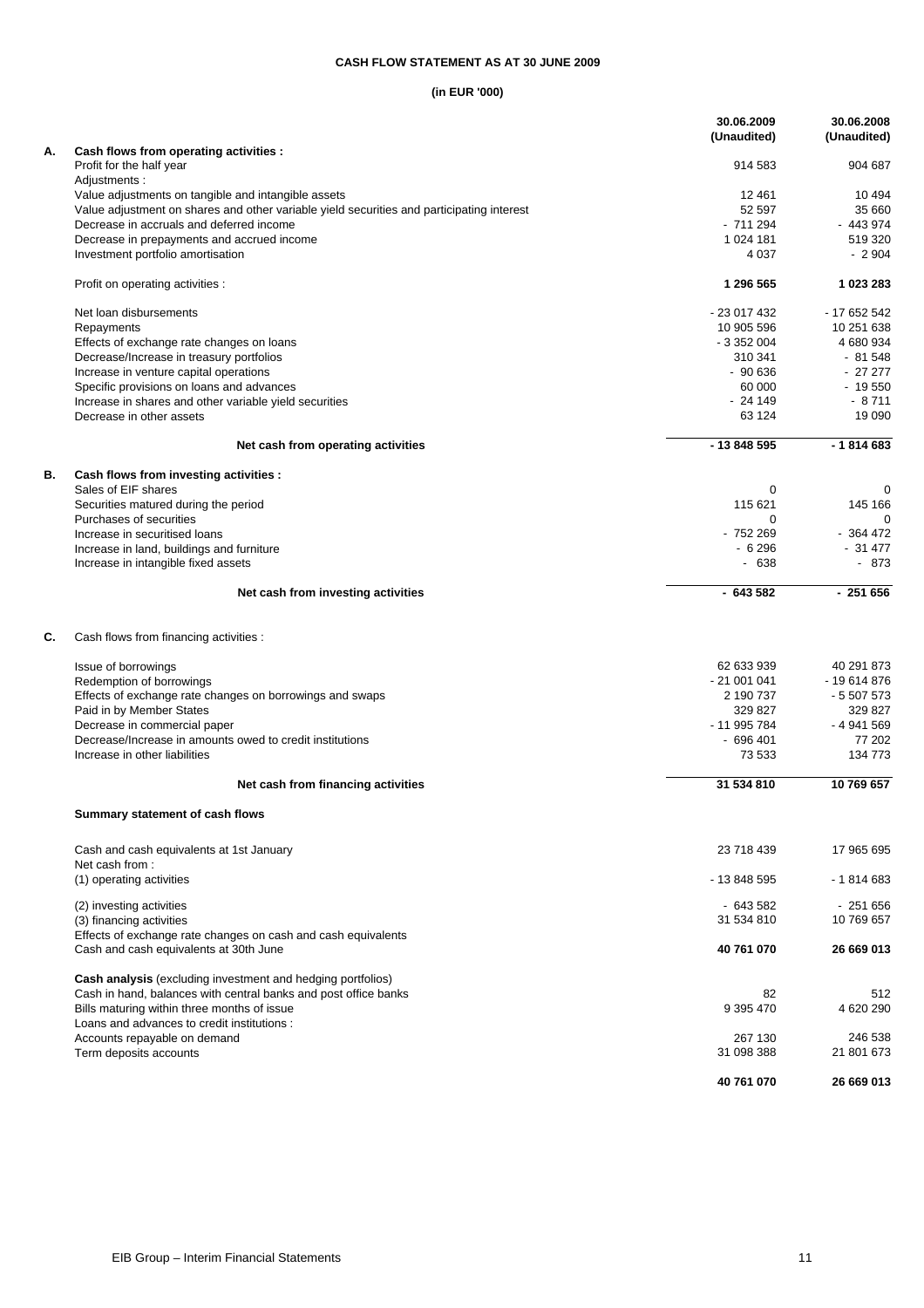## **NOTES TO THE UNAUDITED CONDENSED INTERIM FINANCIAL STATEMENTS**

## **NOTE A Basis of Presentation**

The accompanying unaudited condensed financial statements of the European Investment Bank (the "Bank") as at June 30, 2009 do not include all of the information and footnotes required for complete financial statements. These financial statements are prepared on an unconsolidated basis.

In the opinion of management, all adjustments, normal recurring accruals and adjustments for the impairment of venture capital operations and loans considered necessary for a fair presentation have been recorded. The profit for the six-month period ended June 30, 2009 is not necessarily indicative of the results that may be expected for the year ended December 31, 2009.

These unaudited condensed financial statements as at and for the periods ended June 30, 2009 and the financial statements as at and for the year ended December 31, 2008 were prepared in accordance with the general principles of the Directive of the Council of the European Communities of 8 December 1986 (as amended by the Directive of May 31, 2001) without making use of the option available to apply fair value accounting.

For further information, refer to the unconsolidated financial statements and footnotes thereto included in the Bank's annual report for the year ended December 31, 2008.

## **NOTE B Summary Statement of Loans (in Eur '000)**

|                                                                        | Loans granted                             |                                       |              |  |  |  |  |
|------------------------------------------------------------------------|-------------------------------------------|---------------------------------------|--------------|--|--|--|--|
| Analysis of aggregate<br>loans granted<br>(before specific provisions) | to intermediary<br>credit<br>institutions | directly to<br>final<br>beneficiaries | Total        |  |  |  |  |
| - Disbursed portion                                                    | 113,738,183                               | 187, 378, 503                         | 301,116,686  |  |  |  |  |
| - Undisbursed portion                                                  | 15,820,551                                | 50,506,589                            | 66, 327, 140 |  |  |  |  |
| Aggregate loans granted                                                | 129,558,734                               | 237,885,092                           | 367,443,826  |  |  |  |  |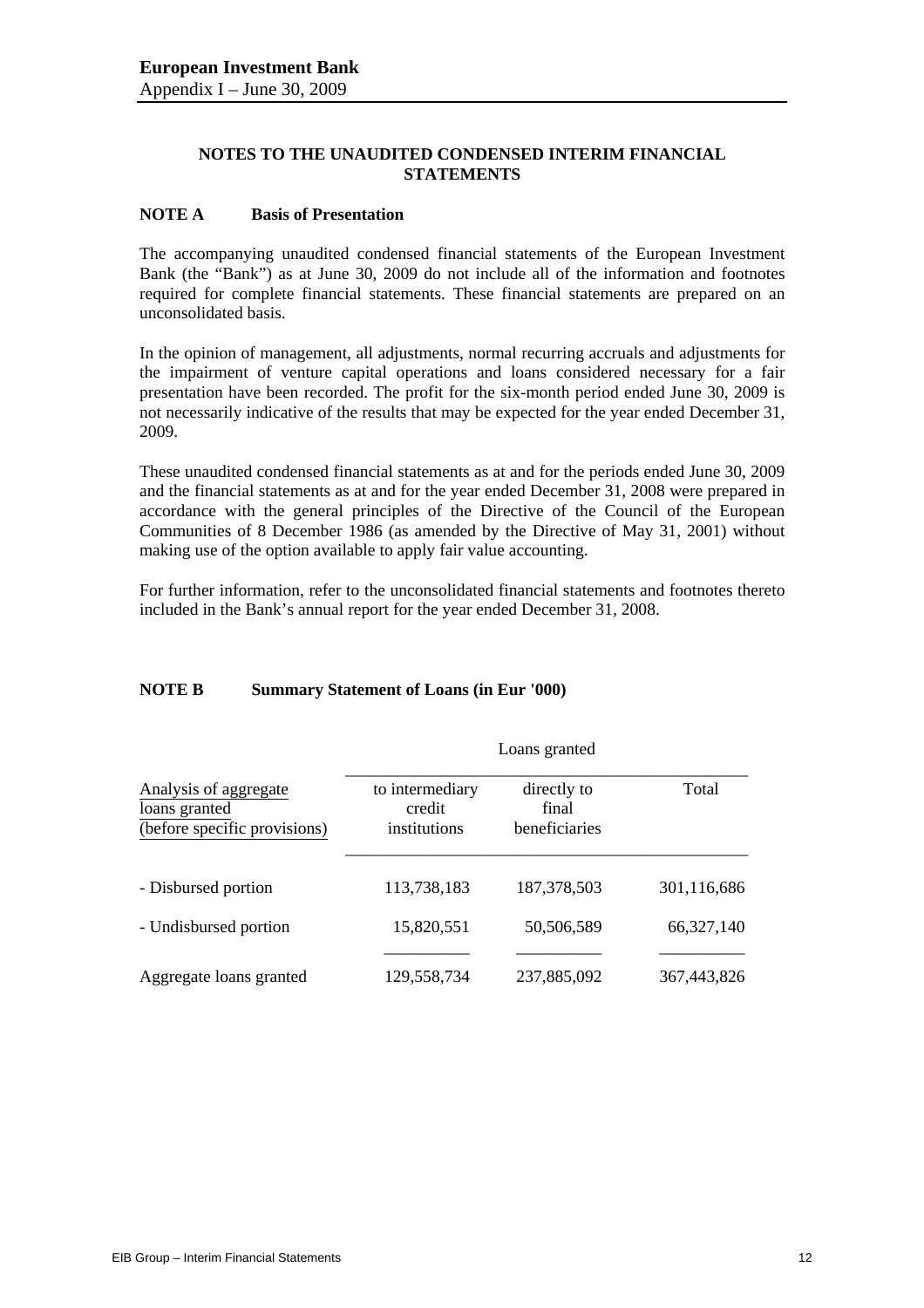## **NOTE C Participating Interests**

## **EIF capital increase**

This item for EUR 479,271,824 corresponds to the capital paid in by the Bank in respect of its subscription (EUR 1,822,000,000) to the capital of the European Investment Fund (EIF), with its registered office in Luxembourg.

As at June 30, 2009, the subscribed capital of the EIF has increased from EUR 2.865 billion to EUR 2.940 billion. The percentage holding of the Bank in the EIF has decreased from 63.60% at the end of December 2008 to 61.97% at the end of June 2009.

At the EIF Annual General Meeting of Shareholders held on the May 7, 2007, it was decided to issue 1000 new shares, identical to the 2000 existing ones (nominal value EUR 1 million each, paid in ratio of 20%) between the June 30, 2007 and June 30, 2010. Out of the 1000 new shares, 940 were subscribed as at June 30, 2009. The Bank has decided to subscribe 609 new shares on June 30, 2007.

By June 30, 2010, all shares not subscribed by the other shareholders will be subscribed by the Bank.

## **Commitment to purchase the remaining EIF shares at a fixed price**

Under the terms of the Replacement Share Purchase Undertaking, the EIB is offering to buy the remaining subscribed shares from the EIF's other shareholders on the June 30, 2009 for a price of EUR 349,049.95 per share. The latter corresponds to the part of each share in the called capital of EIF, increased by the share premium account, the statutory reserves, the disclosed unrealised gains in venture capital operations, the profit brought forward and the profit of the year. Given that the dividend for the year will still be due to the other shareholders, the dividend decided will be deducted from the, thus obtained, price. The agreed formula is being applied to the approved and audited annual accounts of the EIF for the financial year in which the option is exercised.

## **NOTE D** Debts evidenced by certificates

[See following page for summary statement of debts evidenced by certificates]